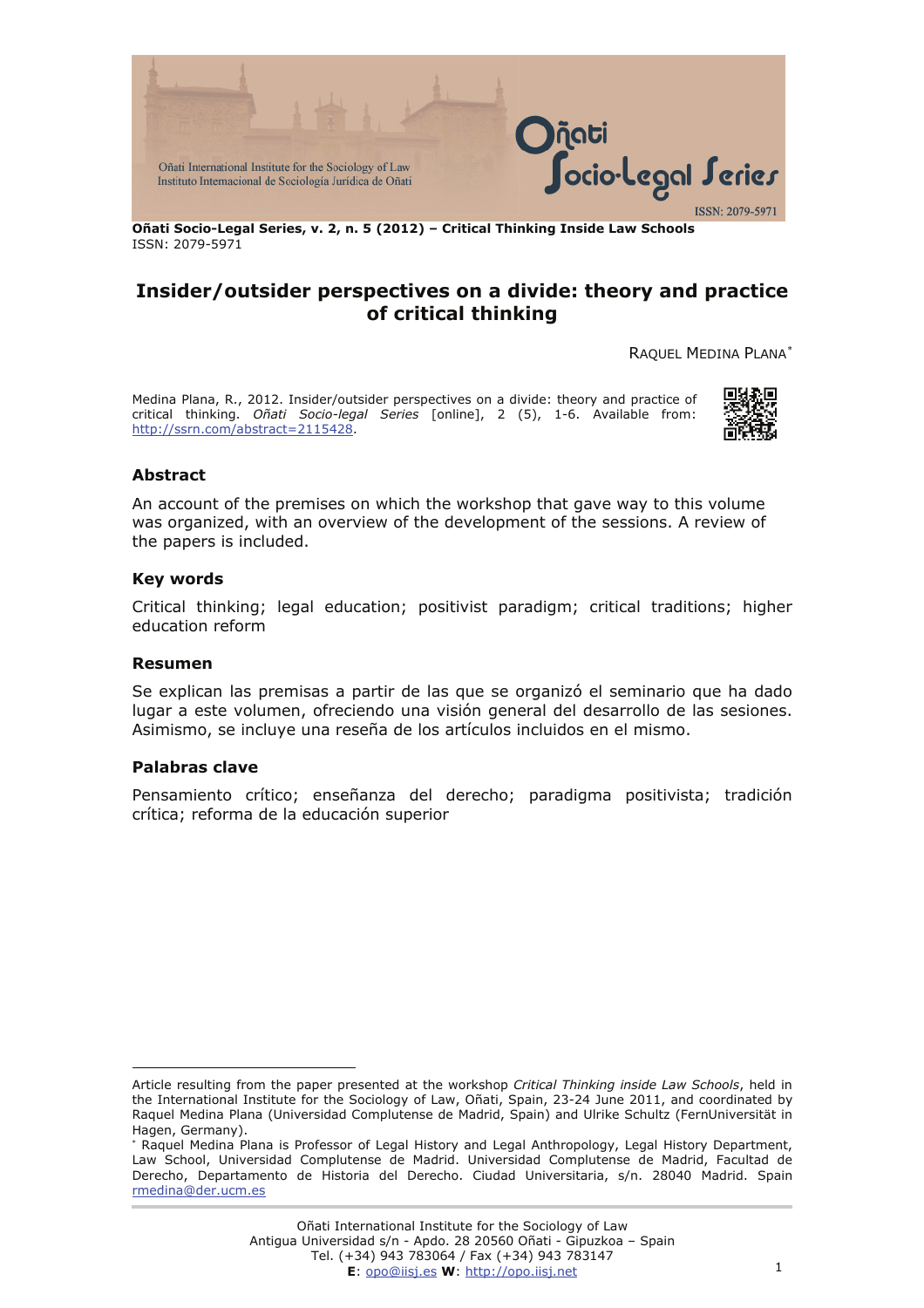## **Table of contents**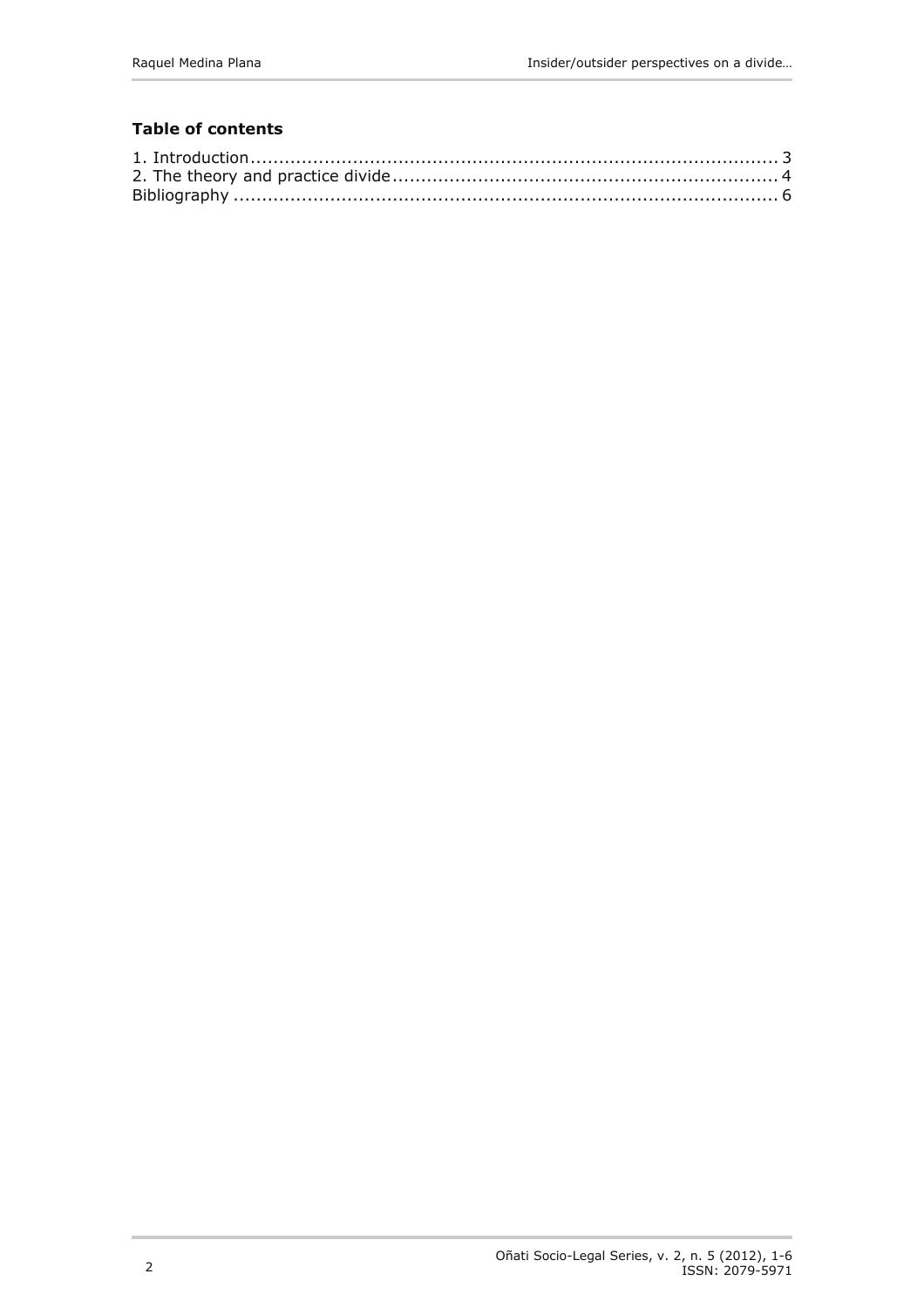## <span id="page-2-0"></span>**1. Introduction**

Being a professor in a law school as well as a social scientist interested in legal education entails an approach which simultaneously has something of the insider and of the outsider. This field of study adopts a detached perspective of issues that at the same time are constituting the daily work of the researcher, sharing both an *emic* and an *etic* point of view on these issues. The articles that are presented here entail a reflection which deals with theoretical and scholarly issues; they put forward theoretical considerations and at the same time endorse practical direct action in the legal education field. Undoubtedly this is a difficult, tricky exercise that needs a clear explanation of the points of departure, the objectives and the premises of the approach.

This was the first exercise of the workshop, who met under the title "Critical Thinking Inside Law Schools": to make explicit what kind of insiders we were, and the measure in which our insider views were taken into account in our reflection, or were modelling it. As I am an organizer of the workshop, the exposure of my own approach to this particular subject of the legal education field, marked by specific personal experience as it is, is made only on the premise that this explanation is needed to understand the way in which the workshop that led up to this volume was conceived.

The context of this enquiry into critical thinking in law schools is the global reform of higher education, and most particularly legal studies, approached both from knowledge and from experience. For European law schools this global project can be identified with the implementation of the Bologna project, but the global strength of this reform has been acknowledged and confirmed by the participants coming from outside Europe. Our analysis of this confluence is that major changes such as those brought about by the Bologna process in this kind of higher education institution have less to do with change and more with the maintenance of the structural status quo, including academic hierarchies, academic identities, professional identifications, educational issues... As insiders, therefore recognizing the importance of contextualization of the analysis at a certain moment and in a certain place, we fully acknowledged the separation between different types of institutions. If we are to follow Charles Twining's categorisation of ideal types of legal schools, the divide between Rutland and Xanadu (Twining 1998) can apply in many ways to the analysis of the way in which the implementation of reforms is taking place. One of the main objectives of the workshop that gave birth to this volume was the need to confront this somewhat pessimistic analysis and find ways of change. And effectively some of the premises were duly contested, although many others were shared even by colleagues from more optimistic "Xanaduian" institutions.

The enquiry into CT that gave way to this volume has been sparked off by a simple enough discovery based on an insider perspective as a professor: the reverence shown by law faculties, as a whole, for the term CT. Indeed, it almost came as a shock to find this empirical discovery confirmed by exploratory research in the context of the reform of the law degree and the implantation of skills as the base of the courses. Law faculties were discovering the term and, by the time CT came along, its translation as skill was accepted without questions and with the same sense of reverence. Suddenly, CT was everywhere, rendered essential in all our curricula, but as yet with no thought given to its implementation in classroom practice. An analysis of the spreading "grey literature" over the new degrees takes us to another simple but striking discovery: the critical divide between law faculties' big, general statements and the more modest and *practical* syllabi, teaching guides or student programmes. At the level of faculty statements, CT appears as the subject of great respect, it is frequently showered with praise and considered the main attribute of a lawyer, at least of an academic lawyer. But, as these grand declarations trickle down from the upper levels of the white papers'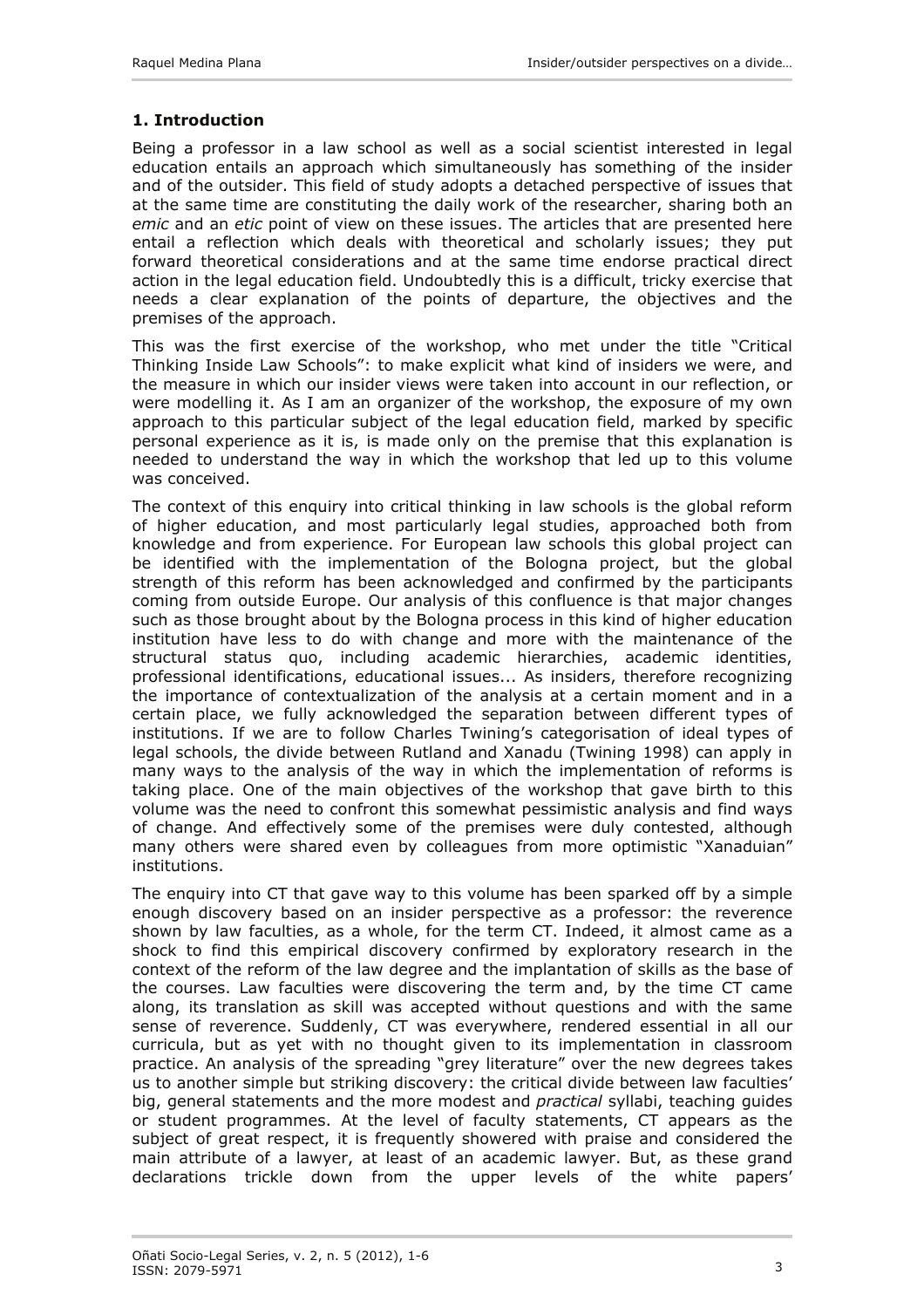<span id="page-3-0"></span>recommendations to the lower more practical levels of teaching guides, schedules for students, etc, mentions of CT appear quite diluted, if not completely missing. Both our experience and our research showed us the progressive reduction of a skill which in white papers and in our faculties' general statements is invariably presented to us as the transformation of intellectual experience. In short, CT, while being widely recognized and even revered as a concept, has remained a theoretical issue with little evidence of any systematic impact on higher education teaching practice.

### **2. The theory and practice divide**

The structure of this issue, as of the workshop that led up to it, seems to presuppose a divide between theory and practice. But the contributions that follow will demonstrate that, on the contrary, an exclusively theoretical or an exclusively practical approach is bound to lead to difficulties and problems. This introduction argues that the theory/practice divide represents the main obstacle for law schools to properly deal with critical thinking.

The real significance of CT in our varied, diverse law schools is addressed along these articles, which share a realistic yet somewhat optimistic view on the topic. The obstacles to be found are not only of a theoretical order, in a time that is marked by a crisis of paradigms. If we move from theory to a more pragmatic approach based on skills, we find another set of difficulties. Today's higher education institutional learning tradition is characterised by the conception and implementation of reforms and, more specifically, by the positivist view taken of legal education which, in turn, is dominated by notions of business and commercial ethics.

But, what do we mean when we talk about CT? Admittedly, this is an all-embracing question, likely to be the most controversial we will broach here. To begin with, it can be approached in two different ways: one is focused on the consideration of CT as a general, theoretical framework; the other regards CT as a cognitive ability. From here other dichotomies follow: CT as philosophical / pedagogical concept; CT as part of human culture / human nature; CT as a political agenda / an intellectual skill. The binary opposition between theory and practice runs through all of these dichotomies and seems to be inescapable. Nonetheless, as we stated before, this volume offers many examples that the theory/practice divide is the main obstacle to properly dealing with CT in law schools.

The apparent nature of this divide is addressed in the outline to this volume, titled as the volume and the workshop that led to it, and written with the intention to do the mapping out of the main issues of the question. These are broadly drawn into three parts. In the first a broad historical outline is offered of the basis of our current notion of CT, as a philosophical attitude born out of the enlightenment and the 19th century socio-political developments in Europe. The paper moves then to an analysis of issues surrounding CT in our age of post-enlightenment and the concomitant crisis of paradigms, where reason ceases to represent the ultimate authority. If progression towards a clearly defined goal can no longer be assumed, CT, while continuing to be central to all learning, needs to be redefined as a skill, or perhaps more specifically as an attitude presupposing intellectual openness, flexibility and balance. Drawing on insights from both social science and law (and the respective teaching of these), the argument tackles the question of the practicalities of introducing CT into an academic curriculum, acknowledging that each academic discipline has to adapt the content and assessment of its teaching of CT to its own needs. Current global educational policies are seen to favour an emphasis on skills as opposed to a transfer of knowledge. Academic institutions, on their side, seem unwilling to engage productively with the process of transition and to take responsibility for making it work for students, the legal profession and society at large. The final section addresses the specific scenario of CT in today's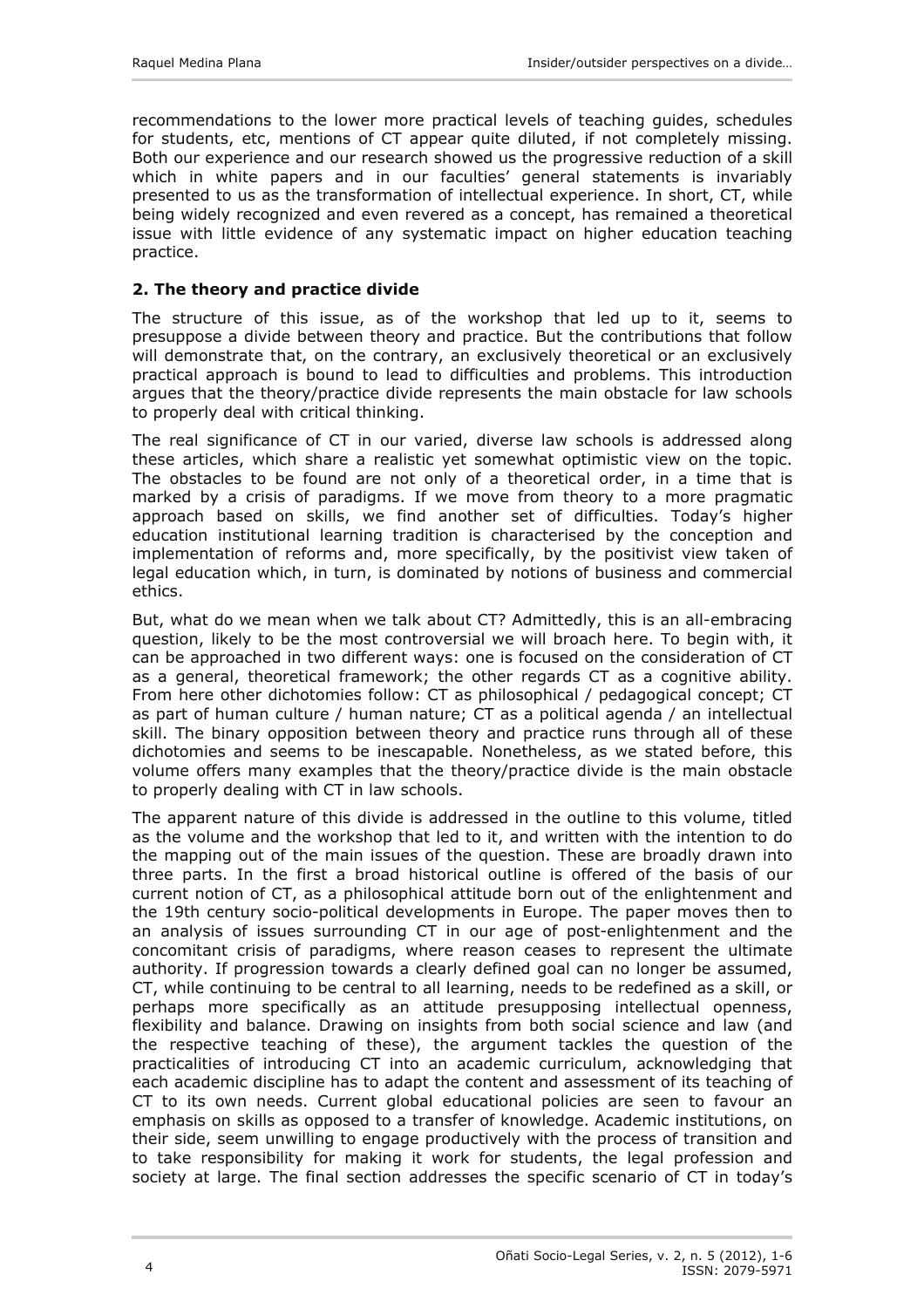law schools. This is characterised as dominated by four forces: regulations emanating from the Bologna process, the socio-political changes in the nature and composition of the student body, the mutually contradictory demands flowing from the positivist as opposed to the critical tradition of law teaching, and the divide separating academic and professional requirements.

With a profound drive, the presentation from **Paul Maharg** (Northumbria University) proposed a genealogy of Legal Education as a civilian tradition. From Kant's essential search for universals from which moral judgments can be deduced as long as there exists a universal categorical imperative, through Arendt's thinking on willing as part of the human condition, the teaching of law has been expected to take part in this search. Fostering knowledge shall not marginalize morality. Dewey's approach to education makes visible the links of this project with democracy, promoting interaction as the primal form of learning. In this genealogy, marked since its very beginnings by a wide terminological variety, the contribution of discursive theorists, such as Paul Ricoeur's cognitive circles, could help to conceive the process of creation of discourse needed for the internal dialogue that is the condition of CT.

The political issues stemming from the confrontation of a reflective paradigm with the positivist paradigm are addressed in the contribution from **Martine Kaluszynski** (Université de Grenoble) (2012): "The Changing Face of Law after the Events of 1968… Or: when law meets politics", which offers an accurate description of the *Mouvement Critique du Droit* (MCD), a critical legal studies movement which brought together French barristers and political scientists. The MCD, of Marxist inspiration, tried to promote its own conception of law, defining a scientific and educational project which distanced itself from the research and teaching which prevailed in the law faculties of the day. The evolution of the movement through several decades, progressively organised –mainly around the publication of the journal *Actes*, is traced in this article, which attempts to connect the movement with the social, political and even cultural determinations which led to its birth. Through this contextualization the movement can be understood as an attempt to mobilise resources in order to create new operating conditions for law teaching and research, some of which can be of good use even today.

While the feminist perspective is generally recognised as one of the most important approaches to conform critical thinking on law, feminist issues were specifically addressed by the contributions of **Ulrike Schultz** (FernUniversität, Hagen) and **Rosemary Hunter** (Kent University). Schultz confronted the tradition of dogmatic, behaviouralist approaches to teaching in law schools, specializing in throwing knowledge to students, with almost no discussion, in which current legal issues are usually neglected, and professors specialize in presenting to the students a rigid set of patterns structuring legal reasoning. The need of "gendering the curriculum", first by reintroducing gender aspects in legal subjects, and secondly by attempting a structural change in the orientation and relevance of knowledge and practice in law schools, has to be paired with a new approach to didactics. Denying the "neutrality" of men colleagues in their approach to teaching, and recognizing the difference of *habitus* between male and female, could be the first step to be taken to foster this transformation of the teaching practice in law schools. **Rosemary Hunter**'s paper (2012) discusses feminist judgments as a teaching resource, encouraging students to scrutinise court decisions and to write alternative judgments as a way of operationalising critical perspectives on law and of thinking critically about legal doctrine and judicial decision-making in particular subject areas, as parental law, family law, criminal law or commercial law. Part of the Feminist Judgment Project, and available in the net, these feminist judgments are attempts to confront students with equality arguments in any kind of circumstances.